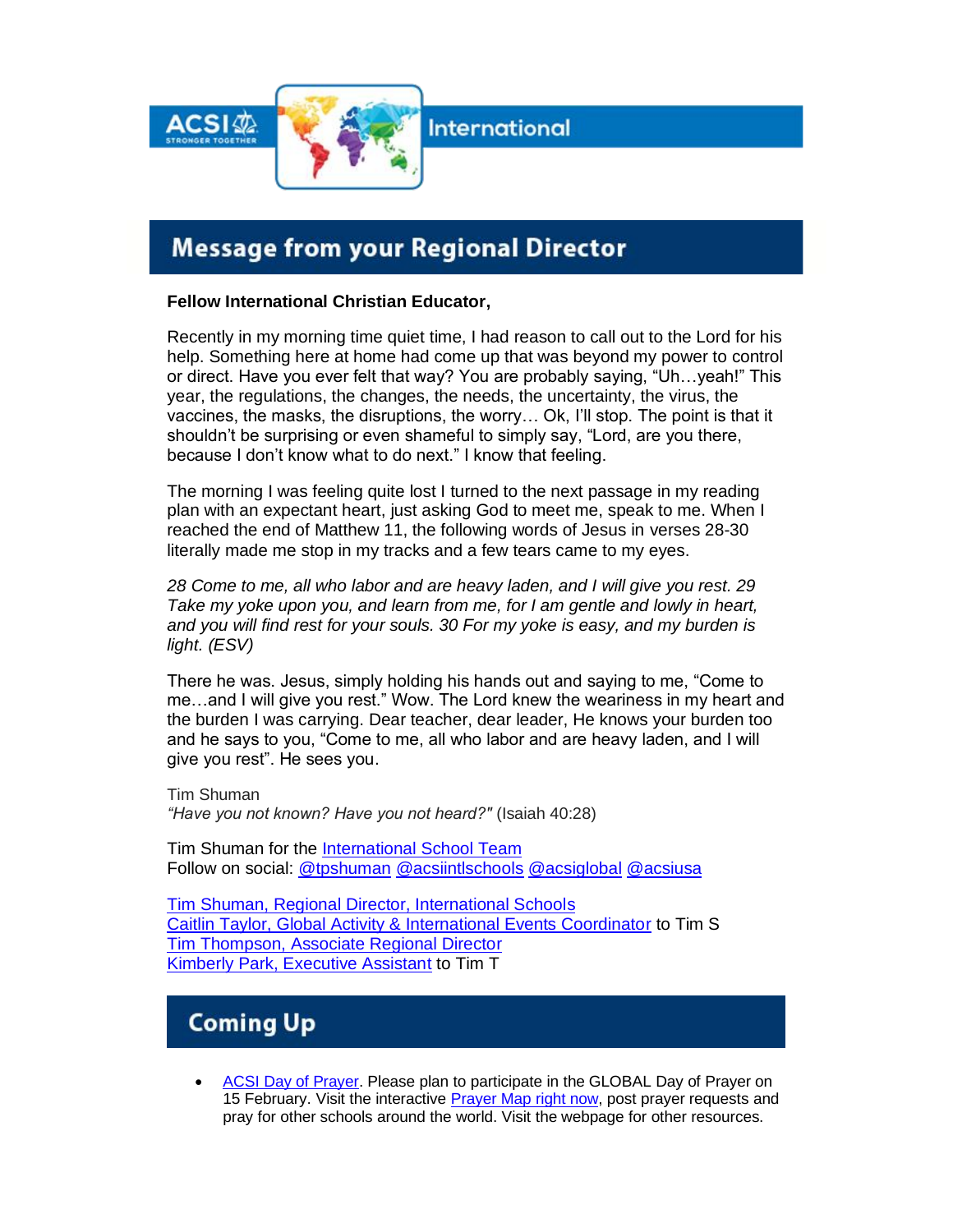- [Winter Virtual Job Fair](https://www.acsi.org/global/international-schools/events/job-fair/2022-winter-virtual-job-fair) is 1-2 March 2022. Register your school now. We are pushing hard on several new marketing initiatives through the months of January and February to bring quality job candidates to this fair. Those who participated in the Fall Virtual Job Fair will receive a \$100 discount for registering for the Winter Virtual Job Fair. Email [caitlin\\_taylor@acsi.org](mailto:caitlin_taylor@acsi.org) to receive your discount code before you register. Job seekers may attend free and begin signing up for meetings with recruiters on 22 February.
- [ICEC Europe](https://www.acsi.org/global/international-schools/events/icec-europe-2022) is coming up on 8-9 April 2022. Due to COVID activity in the region we will make a final decision on in-person vs virtual on 28 February. Either way we will meet. We are now taking your workshop [submissions.](https://docs.google.com/forms/d/1iFNG7nvxinPpdCHXXP7plh2dup4BbjyiLY4zkalgsz0/edit) We will also feature a track for School Business Managers at ICEC. Please come.
- **[PFO2Go](http://link.acsi.org/c/6/?T=ODcyOTMzMTM%3AMDItYjIxMTg3LWEwMGNhZWI1MGYwNDQyOGVhODQ0YTQzZGYyZGQ0NGEx%3AY3BsQGJmYWNhZGVteS5kZQ%3AY29udGFjdC01NDhiZTA1MDQwNjNlODExODBkMDAyYmZjMGE4MDE3Mi1mZDI5MzA1NzQ1MzU0MGU5ODdhOThkZmZjZDdjZTVlOQ%3AZmFsc2U%3AMTA%3A%3AaHR0cHM6Ly93d3cuYWNzaS5vcmcvZ2xvYmFsL2ludGVybmF0aW9uYWwtc2Nob29scy9ldmVudHMvcGZvMmdvP19jbGRlZT1ZM0JzUUdKbVlXTmhaR1Z0ZVM1a1pRJTNkJTNkJnJlY2lwaWVudGlkPWNvbnRhY3QtNTQ4YmUwNTA0MDYzZTgxMTgwZDAwMmJmYzBhODAxNzItZmQyOTMwNTc0NTM1NDBlOTg3YTk4ZGZmY2Q3Y2U1ZTkmZXNpZD1iNDM1NzEzMC0wMmQ2LWViMTEtODExMy0wMDBkM2EwM2ZhYWY&K=S2iPMvtcdcDO6-_8Dtg-sg)** is an excellent way to get your second semester hires ready to transition to your school. Leaders, let us know if you need access to review the course.
- [ISLC 2023.](https://www.acsi.org/global/international-schools/events/islc-2023/) Please make plans to join your fellow leaders at the International School Leader Conference (ISLC) in beautiful Dubrovnik, Croatia on 23-25 April 2023.

#### **Resources**

- I can't wait to share this pertinent article with you. New Norms from a Storm: Five [ways educational leaders can move forward in a changed landscape.](https://sites.baylor.edu/bcsl/2022/01/25/new-norms-from-a-storm-five-ways-educational-leaders-can-move-forward-in-a-changed-landscape/) From our friends at Baylor Center for School Leadership.
- The [SAT is going digital.](https://newsroom.collegeboard.org/digital-sat-brings-student-friendly-changes-test-experience) Maybe this was expected, but it's still surprising. Here is the take from [Inside Higher Ed.](https://www.insidehighered.com/admissions/article/2022/01/31/sat-will-go-digital-and-cut-hour-test)
- Did you see the recent thread on ACSI Members Community Group regarding university scholarships for MKs? One of the most comprehensive additions was posted by our friend Kristi Steele, President of KC360. Check it out here. [KC360](https://higherlogicdownload.s3-external-1.amazonaws.com/ACSI/aea07a70-6945-4bdf-a718-226217298940_file.pdf?AWSAccessKeyId=AKIAVRDO7IEREB57R7MT&Expires=1643739327&Signature=ulFs6Ne7FsnyK4FLMc5dhD5cwJk%3D)  [Scholarship Resources.](https://higherlogicdownload.s3-external-1.amazonaws.com/ACSI/aea07a70-6945-4bdf-a718-226217298940_file.pdf?AWSAccessKeyId=AKIAVRDO7IEREB57R7MT&Expires=1643739327&Signature=ulFs6Ne7FsnyK4FLMc5dhD5cwJk%3D) (You may need to login into ACSI Community platform.)
- Also, this list of [MK scholarships](https://bethanygu.edu/missions/missionary-college-scholarships/) and [this one](https://higherlogicdownload.s3-external-1.amazonaws.com/ACSI/cda028f9-4dee-4424-9011-525eeb1f082d_file.pdf?AWSAccessKeyId=AKIAVRDO7IEREB57R7MT&Expires=1643739264&Signature=GhdaBrPsgRNEVGOPdoo%2FSla1hZE%3D) was shared.
- Michele Phoenix tackles the issue of Deconstruction, The Crucial Questioning of People Raised in Christian Environments in her latest [post.](https://michelephoenix.com/2022/01/deconstruction/) I think it is well worth your time and consideration.
- "What if we rededicated ourselves to the ancient wisdom of rest?" I loved John Dickson's recent [podcast on RESTING WELL,](https://undeceptions.com/podcast/resting-well/) but what really caught my attention was when, at minute 55:50, John mentions the time he spoke to us at ICEC Asia 2016 in South Korea and then tells about a Korean Christian school that refused to offer evening lessons and urged parents to not send their children to the local evening Hagwons. You'll have to listen to hear the rest of the story.
- Are you one of those persons at your school that finds, secures, and sets up housing for your new hires? This one will make you think. It's written for the Mcommunity, but I think our Christian schools can relate. Seven Factors for M [Homes.](https://entrustedtothedirt.com/2022/01/14/seven-factors-for-missionary-homes/)
- I enjoyed this graphic about the importance countries place on different values. [Which Values Children Should be Encouraged to Learn, by Country.](https://www.visualcapitalist.com/cp/which-values-children-should-learn-by-country/) How would you compare your passport country to your country of residence?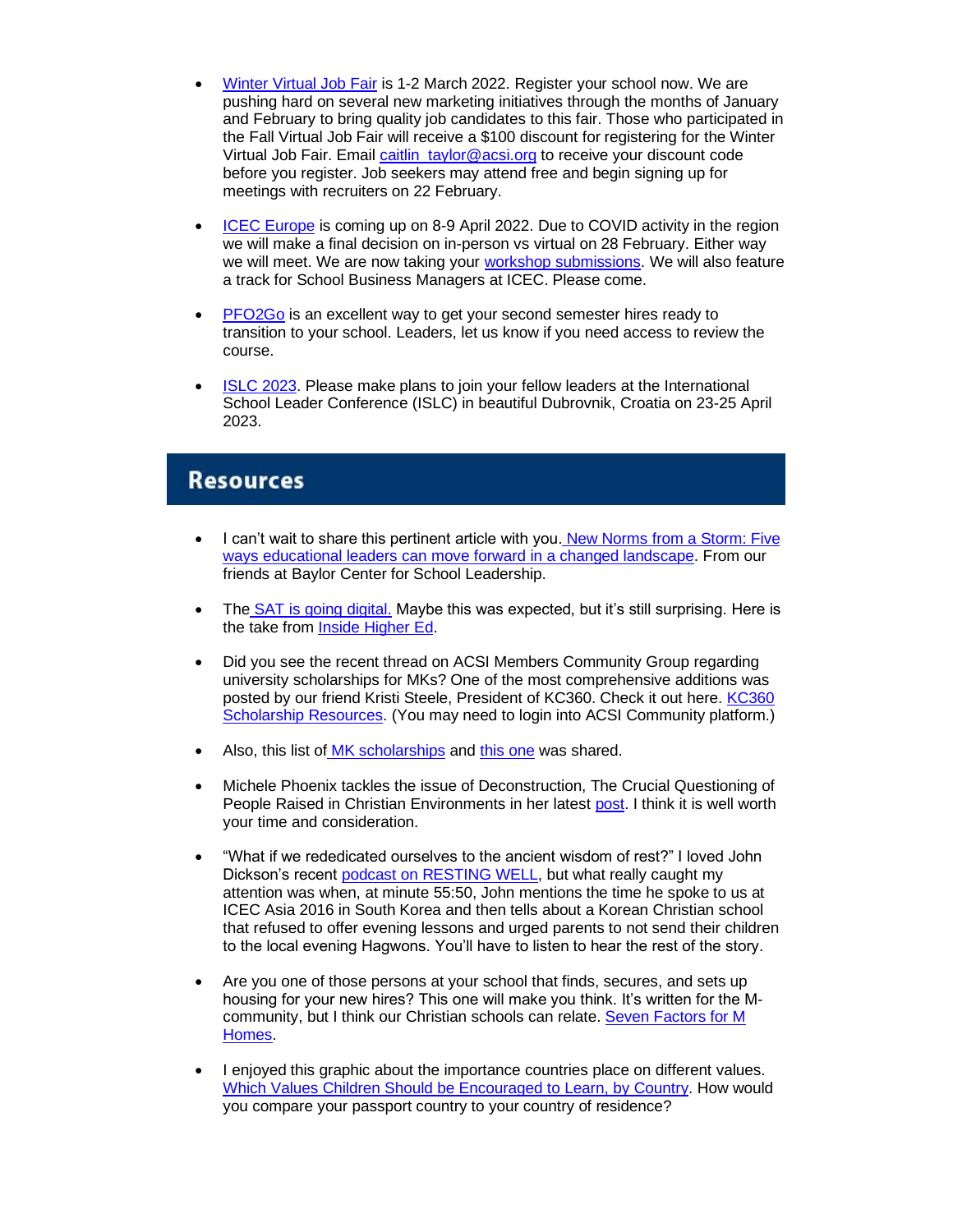- Music, Photography, Fine Art teachers and lovers of art. This one blew my mind. [Architecture in Music.](https://www.charlesbrooks.info/architecture-in-music)
- Have you ever wondered how those virtual choirs on YouTube create those beautiful recordings? Wonder no more. Have you tried out a, [Virtual Choir Kit?](https://www.youtube.com/watch?v=QqdkQy62Rho)
- You gotta love this kid in Toronto, ["I really wish I was in school right now."](https://twitter.com/MeaghanDerynck/status/1483256373592961025) Haha.
- I KNOW you'll love this other [kid that cracks up](https://www.youtube.com/watch?v=iBd1gFDfwnA) during a spelling bee competition. Pure middle school joy. Made me laugh too.
- And finally, be blessed by this beautiful rendition of [Baba Yetu from the](https://www.youtube.com/watch?v=PCa8RxaOPW8)  [Stellenbosch University Choir.](https://www.youtube.com/watch?v=PCa8RxaOPW8) Those expressive FACES!! But wait, there's more…Baba Yetu was first featured as a soundtrack to the video game Civilization IV. Even cooler is that the [Swahili lyrics in the song are the Lord's](https://parkersymphony.org/baba-yetu-meaning-lyrics-awards)  [Prayer.](https://parkersymphony.org/baba-yetu-meaning-lyrics-awards) DON'T MISS THE ENDING!!

## **Headship Openings Only**

*If you are looking for a new challenge or change, be sure to check out our upcoming free Virtual Job Fair in March 2022. [Learn about it here.](https://www.acsi.org/global/international-schools/events/job-fair/2022-winter-virtual-job-fair) All positions will be available.*

- Caspian Academy, Azerbaijan. [Learn more here.](https://www.globalschoolsearches.org/leadership-searches/head-of-school-caspian-academy-azerbaijan)
- Christian Academy of Japan, Tokyo, Japan. [Learn more here.](https://careers.acsi.org/job/head-of-school/57748459/)
- NEW. El Camino Academy, Bogota, Colombia. [Learn more here.](https://www.globalschoolsearches.org/leadership-searches/general-director-bogota-colombia)
- Evangelical Christian Academy, Spain. [Learn more here.](https://new.ecaspain.com/the-director-of-the-evangelical-christian-academy/)
- NEW. Faith International Academy, Philippines. [Learn more here.](https://docs.google.com/document/d/1Y8JY4-_TngNXOefKwRo0cLQwowd7Q_VfuQORbNCxv3M/edit)
- Greater Lisbon Christian Academy, Portugal. [Learn more here.](https://www.glcaramada.com/staff-needs.html)
- NEW. International School of Lima, Peru. [Learn more here.](https://www.nics.org/career-opportunities/international-christian-school-lima/administrator-school-director-2/)
- Holy Lands Ministry Schools, Israel. [Learn more here.](https://www.globalschoolsearches.org/leadership-searches/executive-director-holy-land-ministries-schools-palestine)
- Hope Academy, Bishkek. [Learn more here.](https://www.globalschoolsearches.org/leadership-searches/director-bishkek-kyrgyz-republic)
- NEW. Sahel Academy, Niger. [Learn more here.](https://www2.teachbeyond.org/go/opportunity/director-2)
- NEW. Sekolah Pelita Harapan, Lippo Cikarang, Indonesia. [Learn more](https://sph.edu/wp-content/uploads/2021/12/SPH-Lippo-Cikarang-Head-of-School-Opportunity-Profile.pdf)  [here.](https://sph.edu/wp-content/uploads/2021/12/SPH-Lippo-Cikarang-Head-of-School-Opportunity-Profile.pdf)
- Ukarumpa International Academy, Papua New Guinea. [Learn more here.](https://go.teachbeyond.org/Ukarumpa+International+School/Administration+%28School%29/2218/)
- Other head searches by GSCG. [Learn more here.](https://www.globalschoolsearches.org/)
- NEW. Due to a pressing need we are listing three open Principal positions at Kigali Community School. [Learn more here](https://www.kicsrw.org/working-at-kics).

If you have a head of school opening coming up, please let me know. Be sure to check our list of [member schools' vacancy pages](https://community.acsi.org/global/international/isj-vac) as well as the [ACSI Job Board.](https://careers.acsi.org/)

# Student Activities

The main stretch of 2021-22 Student Activities events is underway and it is a joy to be thinking about the thousands of students throughout the world participating in and preparing for their upcoming bees, meets, festivals, and competitions! We are grateful to everyone involved for your continued support of the program.

2021-22 Middle School Leadership Development [Virtual Adventure](https://your.acsi.org/pdp-store/Product-Catalog/Product-Details?productid=%7b2A09FACC-32E0-EB11-8117-000D3A0DE1A1%7d) and [Spelling Bee Kits](https://www.acsi.org/student-activities/events/spelling-bees) are still available for purchase. Both events are on-demand and provide your school with all the resources needed to facilitate an event on your campus this school year. You don't want your students to miss it!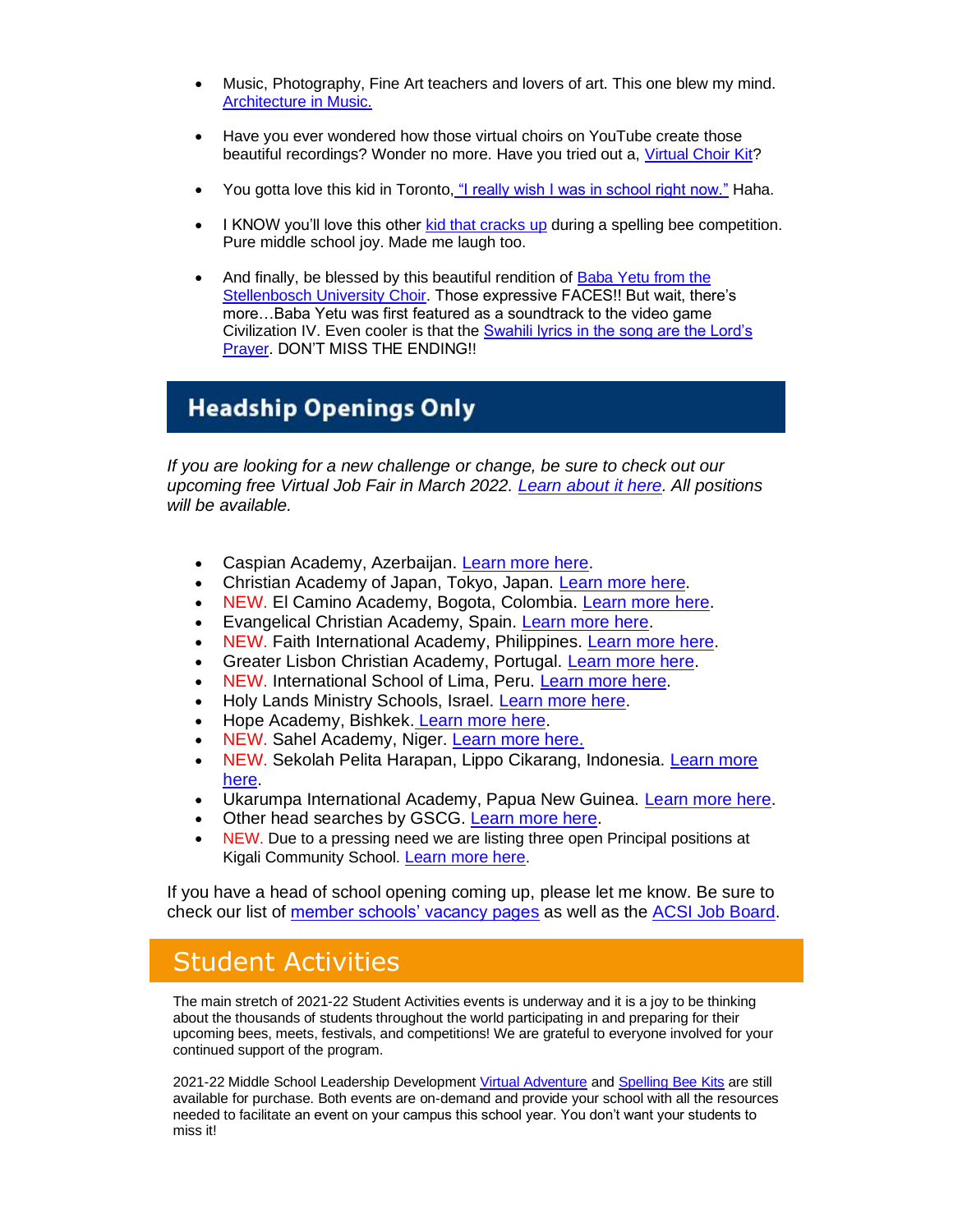Questions? The ACSI Student Activities [team](https://www.acsi.org/academic-programs/student-activities/meet-your-student-activities-team) is here to serve you!

## Early Education

It's a new season for the Early Education Department! We're growing as we add Dr. Althea Penn to the roster of early education experts. She will serve as the new EE Director, leading the team to further equip early education programs to flourish despite the numerous storms raging across the globe. Dr. Penn is a faithful daughter of ACSI. She has participated in ACSI professional development and has served as an ACSI member school leader, educational consultant, and professional development specialist for decades. Althea brings a wealth of administrative and pedagogical expertise to the team.

### [Read More](https://www.acsi.org/academic-programs/early-education/news-and-nuggets)

Althea Penn, Ed.D, PDS, ODP





#### **ACSI News**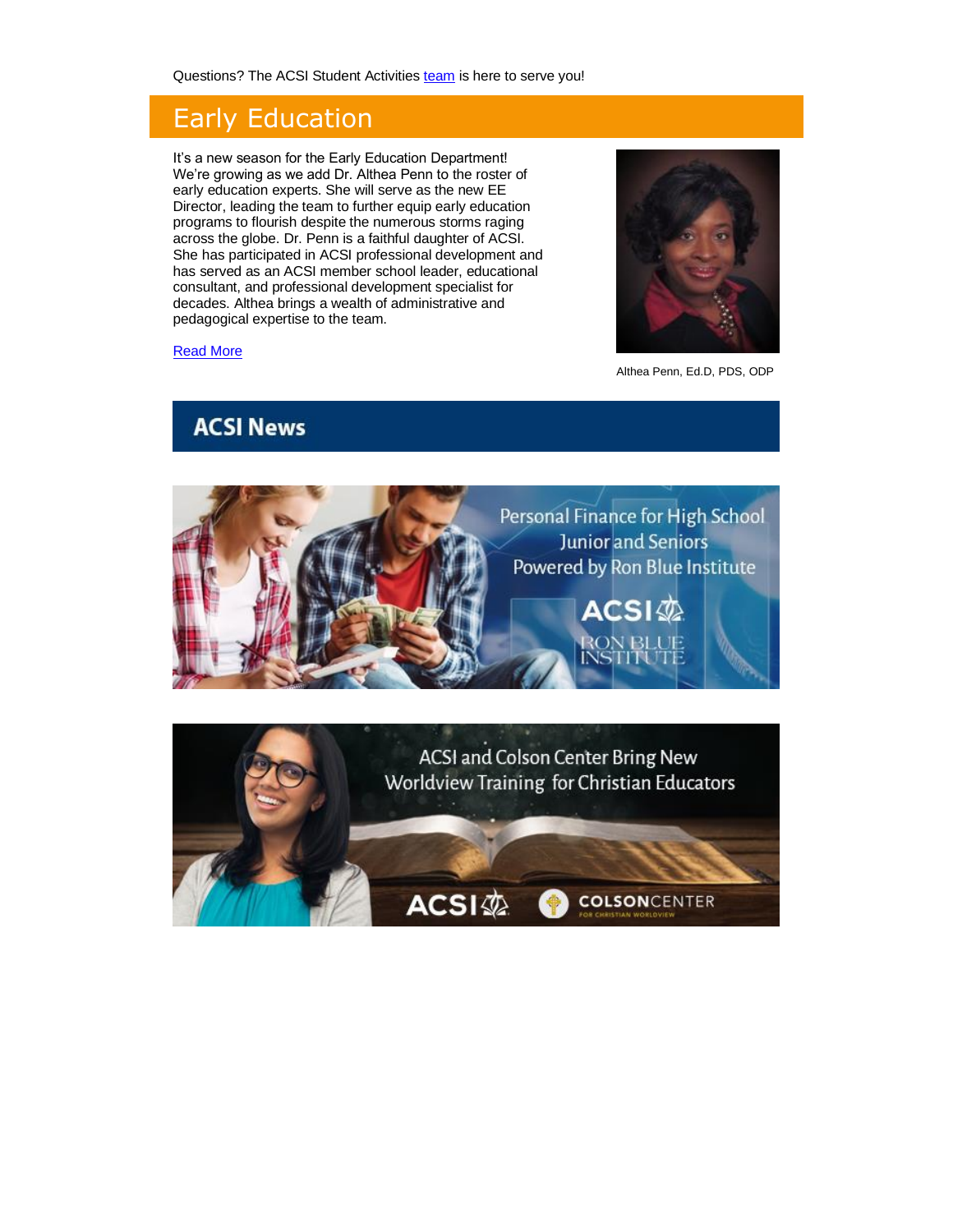

Secure your **spring testing** materials now. Make connections to improve student achievement by connecting with the ACSI [Student Assessment Program today!](https://your.acsi.org/SpringTesting)



Make plans to attend **Converge Global Leadership Summit** March 8-10, 2022 in beautiful San Diego. See the speakers, schedule, and more [here.](https://converge.education/) The registration deadline is February 18th



ACSI's **Leading Insights: Special Education and Inclusion**, features experts in theology, research, and practice in serving students with disabilities in the Christian school setting. The authors share new insights on how Christian schools can create cultures of belonging and mutual



**Participate, Plan, Promote, and [Pray](https://www.acsi.org/day-of-prayer/)  with us!**

The [Prayer Map](https://www.acsi.org/day-of-prayer/#prayer-map) is ready for your prayer posts. Click to read prayers from around the globe!

Download the new [Shalom Prayer Guide](https://www.acsi.org/docs/default-source/documents/dayofprayer/dop_shalom_20229cdfaf88460447d9a8f2977ba5181a06.pdf?sfvrsn=4ddbe857_2) – full of ideas to incorporate into your classroom, chapel, or elsewhere.



Explore how to foster stronger relationships in your school community to create a caring environment that promotes flourishing the way God intends at the ACSI one-day event at COVERGE March 8. Perfect for all school leadership levels, glean deeper understanding of the relationship domain and best practices utilizing ACSI's Communities of Practice approach combining engaging learning, discussion and action planning. [Register](https://your.acsi.org/Events/Calendar-Of-Events/Meeting-Home-Page?meetingid=%7b7D726306-B0D2-EB11-8117-000D3A0DE1A1%7d)  [today.](https://your.acsi.org/Events/Calendar-Of-Events/Meeting-Home-Page?meetingid=%7b7D726306-B0D2-EB11-8117-000D3A0DE1A1%7d)